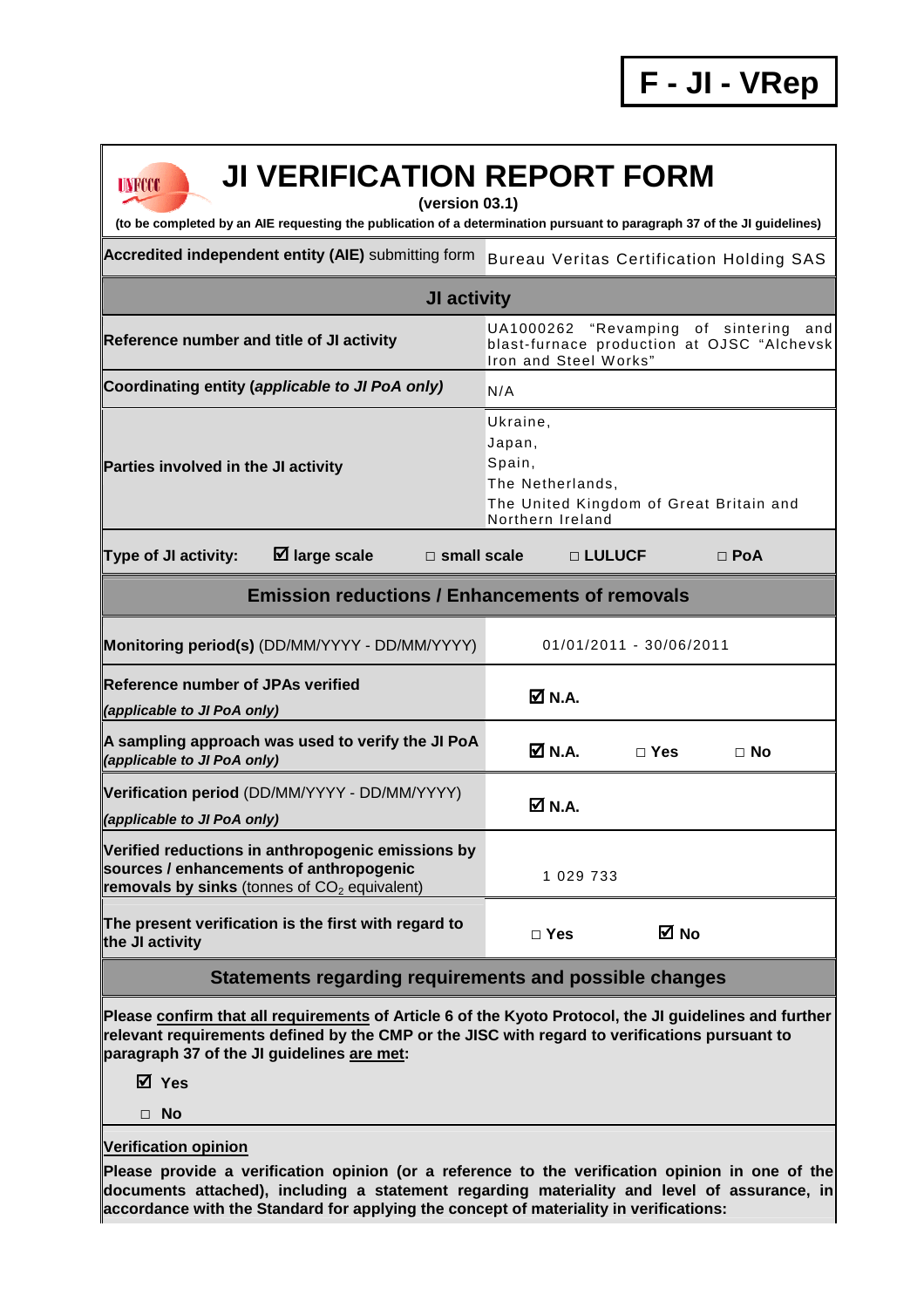|                                                                                                                                                                                                                                                                                                                |                                                                          | The verification opinion is provided in the attached Verification Report NºUKRAINE-<br>ver/0320/2011 version 03 of 25/09/2011.                                                                                                                                                                                                                                                                         |                                             |              |             |           |
|----------------------------------------------------------------------------------------------------------------------------------------------------------------------------------------------------------------------------------------------------------------------------------------------------------------|--------------------------------------------------------------------------|--------------------------------------------------------------------------------------------------------------------------------------------------------------------------------------------------------------------------------------------------------------------------------------------------------------------------------------------------------------------------------------------------------|---------------------------------------------|--------------|-------------|-----------|
|                                                                                                                                                                                                                                                                                                                |                                                                          | The project design was revised after the<br>determination has been deemed final                                                                                                                                                                                                                                                                                                                        |                                             | $\Box$ Yes   |             | ⊠ No      |
|                                                                                                                                                                                                                                                                                                                |                                                                          | If yes, please list all revisions to the project design<br>and express a determination opinion (or provide a<br>reference to an attached document containing the<br>required information)                                                                                                                                                                                                              | M N.A.                                      |              |             |           |
|                                                                                                                                                                                                                                                                                                                |                                                                          | If project design was revised, please confirm that<br>conditions defined by paragraph 33 of the JI<br>guidelines are still met                                                                                                                                                                                                                                                                         | ØN.A.                                       | $\Box$ Yes   |             | $\Box$ No |
| opinion                                                                                                                                                                                                                                                                                                        |                                                                          | If project design was revised, please confirm that<br>the changes do not alter the original determination                                                                                                                                                                                                                                                                                              | $\boxtimes$ N.A.<br>$\Box$ Yes<br>$\Box$ No |              |             |           |
|                                                                                                                                                                                                                                                                                                                |                                                                          | If project design was revised, please confirm that:                                                                                                                                                                                                                                                                                                                                                    |                                             |              |             |           |
|                                                                                                                                                                                                                                                                                                                | changed                                                                  | (a) Physical location of the project has not                                                                                                                                                                                                                                                                                                                                                           | ØN.A.                                       | $\Box$ Yes   |             | $\Box$ No |
|                                                                                                                                                                                                                                                                                                                |                                                                          | (b) If emission sources have changed, they are<br>reflected in an updated monitoring plan                                                                                                                                                                                                                                                                                                              | <b>☑</b> N.A.                               | $\Box$ Yes   |             | $\Box$ No |
|                                                                                                                                                                                                                                                                                                                |                                                                          | (c) Baseline scenario has not changed                                                                                                                                                                                                                                                                                                                                                                  | <b>☑</b> N.A.                               | $\Box$ Yes   |             | $\Box$ No |
|                                                                                                                                                                                                                                                                                                                |                                                                          | (d) Changes are consistent with JI specific<br>approach or CDM methodology upon which<br>the determination was prepared for the project                                                                                                                                                                                                                                                                | $\overline{\mathsf{M}}$ N.A.                | $\Box$ Yes   |             | $\Box$ No |
| The monitoring plan was revised                                                                                                                                                                                                                                                                                |                                                                          |                                                                                                                                                                                                                                                                                                                                                                                                        |                                             | <b>☑</b> Yes | $\Box$ No   |           |
|                                                                                                                                                                                                                                                                                                                |                                                                          | If yes, please inform for which technologies and<br>measures under each type of JPA the monitoring plan<br>was revised (applicable to JI PoA only)                                                                                                                                                                                                                                                     |                                             |              |             |           |
| The revisions to the monitoring plan improve the<br>accuracy and/or applicability of information<br>collected, compared to the original monitoring plan<br>$\boxtimes$ Yes<br>$\Box$ No<br>without changing conformity with the relevant<br>rules and regulations for the establishment of<br>monitoring plans |                                                                          |                                                                                                                                                                                                                                                                                                                                                                                                        |                                             |              | $\Box$ N.A. |           |
|                                                                                                                                                                                                                                                                                                                |                                                                          | List of documents attached to the verification report form                                                                                                                                                                                                                                                                                                                                             |                                             |              |             |           |
| ☑                                                                                                                                                                                                                                                                                                              |                                                                          | <b>Verification report</b>                                                                                                                                                                                                                                                                                                                                                                             |                                             |              |             |           |
|                                                                                                                                                                                                                                                                                                                |                                                                          |                                                                                                                                                                                                                                                                                                                                                                                                        |                                             |              |             |           |
| Written approvals by the Parties involved<br>□<br>☑<br><b>Other documents:</b>                                                                                                                                                                                                                                 |                                                                          |                                                                                                                                                                                                                                                                                                                                                                                                        |                                             |              |             |           |
|                                                                                                                                                                                                                                                                                                                | Document listing all revisions to the project design, if applicable<br>□ |                                                                                                                                                                                                                                                                                                                                                                                                        |                                             |              |             |           |
|                                                                                                                                                                                                                                                                                                                | □                                                                        | Determination that the revisions to the project design, if applicable, do not alter the<br>original determination opinion and that the conditions defined by paragraph 33 of the<br>JI guidelines are still met                                                                                                                                                                                        |                                             |              |             |           |
|                                                                                                                                                                                                                                                                                                                | ☑                                                                        | Revised monitoring plan (included in the Monitoring report ver.02 of 14/09/2011)                                                                                                                                                                                                                                                                                                                       |                                             |              |             |           |
|                                                                                                                                                                                                                                                                                                                | ☑                                                                        | Determination that the revisions to the monitoring plan, if applicable, improve the<br>accuracy and/or applicability of information collected, compared to the original monitoring<br>plan without changing conformity with the relevant rules and regulations for the<br>establishment of monitoring plans (included in the Verification Report NºUKRAINE-<br>ver/0320/2011 version 03 of 25/09/2011) |                                             |              |             |           |
|                                                                                                                                                                                                                                                                                                                | $\Box$                                                                   | Sampling plan, if applicable (JI PoA only)                                                                                                                                                                                                                                                                                                                                                             |                                             |              |             |           |
|                                                                                                                                                                                                                                                                                                                | ☑                                                                        | Any other documents: Excel-file "Leakages_AISW_BF_SP_first half 2011-ver 1",                                                                                                                                                                                                                                                                                                                           |                                             |              |             |           |

Excel-file "Revamping of sintering an blast-furnace production at AISW ".